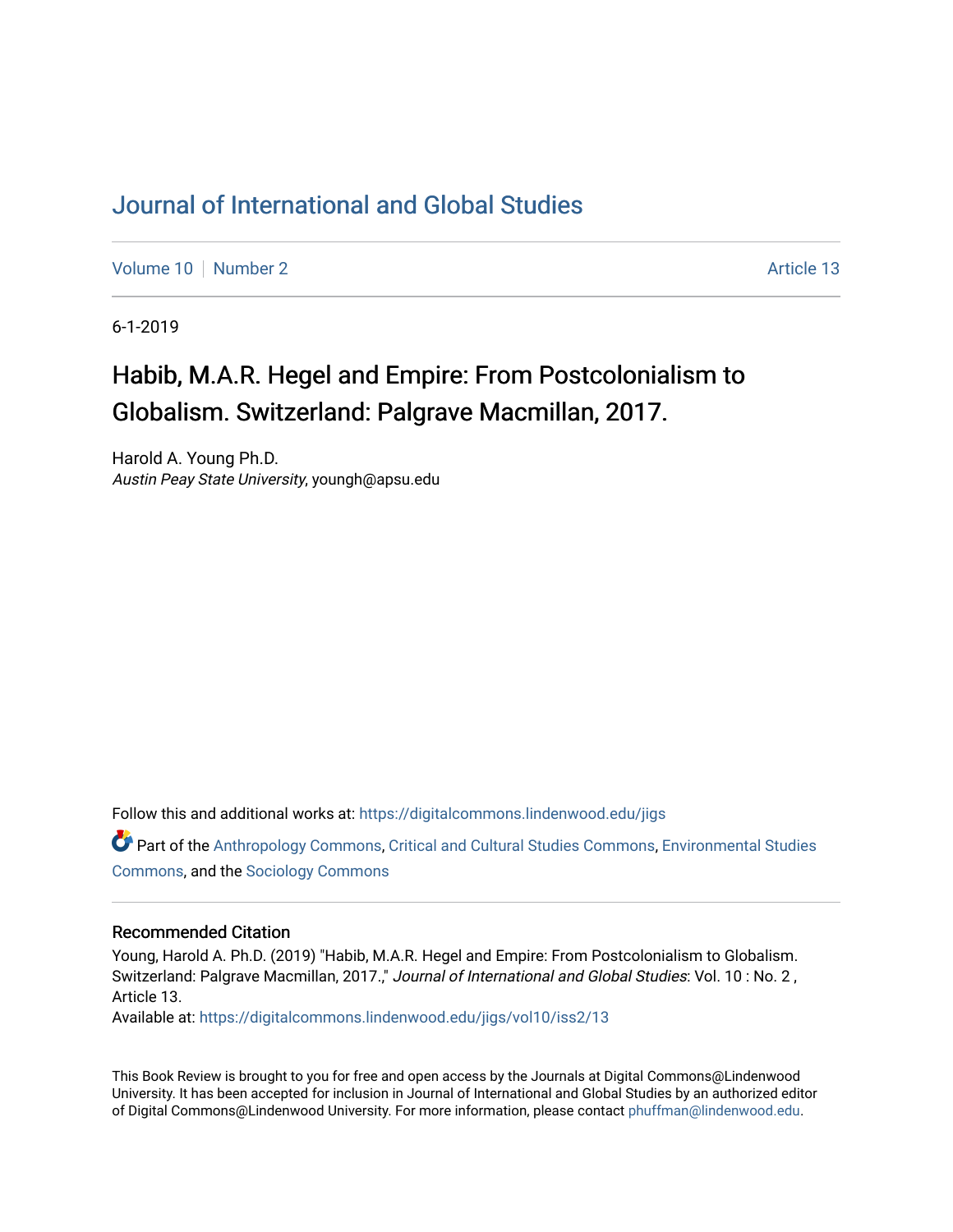### **Habib, M.A.R.** *Hegel and Empire: From Postcolonialism to Globalism.* **Switzerland: Palgrave Macmillan, 2017.**

M.A.R Habib's *Hegel and Empire: From Postcolonialism to Globalism* focuses on Hegel's "master-slave" (master-bondsman) dialectic and its link to empire, post-colonial theory, Africa, India, Islam, and globalism. Georg Wilhelm Friedrich Hegel (1770-1831) was well known in his day for his dialectics: thesis to antithesis and then to a synthesis. His influence on his contemporaries is reflected in the works of Kant, Hume, and Rousseau; many carefully crafted public policies reflect Hegel's Eurocentric biases. Habib's well-sourced book is important because it illustrates how Hegelian philosophy continues to underpin the post-colonial era through the European/Western imperialism and globalism that still treats the rest of the world as the static "Other," to be led by the progress of the White Christian/Protestant West.

Habib offers the reader several challenges. The first is to understand the dialectic in its historical context. This approach supports Eurocentricity, imperialism, and a Protestant/Christian outlook as the driver of capitalism, something which resonates strongly today. Second, he suggests we can read Hegel devoid of historical context, rejecting any single universal historical process, instead using the dialectic as a tool to forge identity and consciousness. While the author explains the dialectic as a means of avoiding internal contradictions, there is an assumption of validity that makes the dialectic useful. This is problematic, as the dialectic assumes that Europeans have superior explanations of human existence. Further, when read in the historical context, Hegel himself gives many indications that he was a product of a Western environment and history. Hegel blatantly reveals the obvious biases, inconsistencies, and purposely negative approaches to Africa, Asia, Judaism, and Islam that inhibit any objective application of his own dialectics. Having never been to Africa or Asia himself, he relies on the jaundiced writing of others such as Bezenet (1771, rpt 1778) for his opinion on Africa as whole, and for all times. Further, his own selective reading of the Mahābhārata (the Indian epic poem composed between 300 BC and 300 AD) and Islamic literature predisposes him to conclusions grounded in historical preconceptions of their subordination. This results in casting the "Other" (Africa, Asia and Islam) as inferior and deserving of domination by Europe. Hegel's own application of his elegant dialectic to Africa leads him to conclude:

In Negro life, the characteristic point is that consciousness has not yet attained to the realization of any substantial objective existence—as for example God, or Law—in which the interest of man's volition is involved and realizes his own being….The Negro…exhibits the natural man in his completely wild and untamed state…Hegel's Philosophy of History, 93)

Hegel concludes the Negro "does not show an inherent striving for culture" and "Negros are to be regarded as a race of children" (Hegel's Encyclopedia, III, p. 393, Zus). Further, he blames the Native Americans for their own demise, due to their own natural deficiencies. Edward Said (1980) captures the essence of the Eurocentric imperialism threading of the dialectic this way: "Imperialism was the theory, colonialism the practice of changing the useless unoccupied territories of the world into useful versions of the European metropolitan society" (p. 78). India does not fare much better. Hegel applies his dialectic and concludes that Hinduism is confused and indeterminate and "deals with nothing according to its proper nature and overturns each and everything," which in turn blocks "clear understanding" (Hegel's Aesthetics I, p. 343).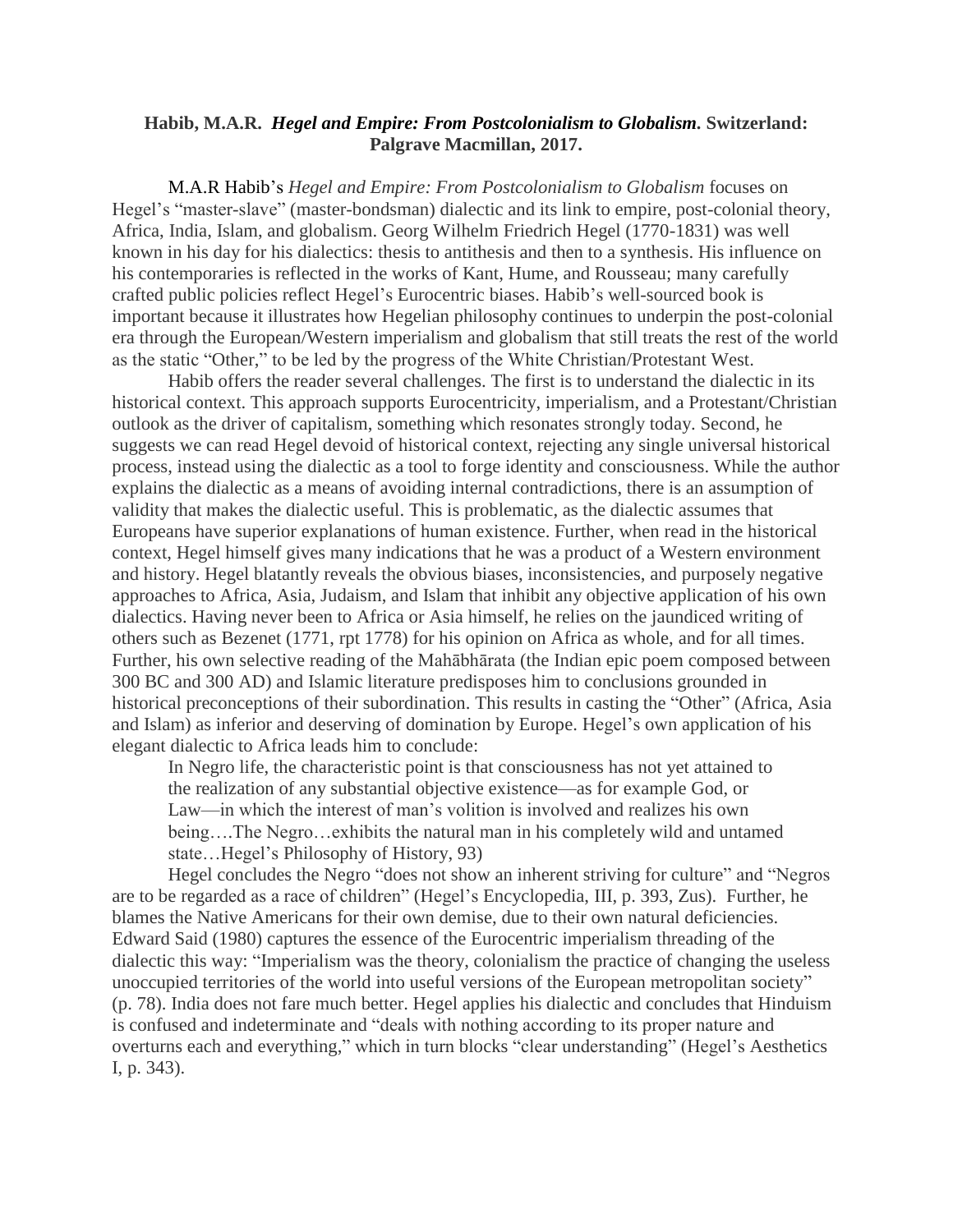Ultimately, if Habib's goal is to salvage the Hegelian dialectic from its historical context and the writings of Hegel himself, he falls short. The greatest weakness of *Hegel and Empire: From Postcolonialism to Globalism* is Habib's failure to persuade readers that we should read Hegel (however flawed) unhinged from its historical mooring. It is precisely Hegel's historical context that informs us of his intent. Further, Habib does not question the internal validity of the dialectic. Hegel's foundational tenets of movement from thesis though anthesis and then synthesis are unquestioned and could be helpful if actually applied in historical context (not detached from it), illustrating Hegel's own racist and demonstrably flawed application. In effect, therefore, Habib wittingly or unwitting, is prepared to accept the Hegelian assertion (supported by other thinkers of the time) of European superiority.

*Hegel and Empire: From Postcolonialism to Globalism* is a compelling sortie into the philosophical and intellectual links that create and sustain White Eurocentricity by treating the "Other" as static, barbaric, and secondary, the existence of which demands to be dominated and transformed (if not extinguished). To his credit, Habib avoids completely validating Hegel and makes the Hegelian dialectic accessible without losing the nuances or ignoring the contradictions. Further, he provides the reader with numerous critiques, including those of Buck-Moss (2009); Tibebu (2001), Berman (1998), Fanon (1952, rpt 2008; 1961), Young (2004), Spivak (1999), and Chaudhury (1965). Habib succinctly employs both supporters and critics of Hegel to lay bare the connections between racist events, racist policies, and institutions complicit in the perpetuation of racism and white supremacy. Hegel's influence was not lost on the earliest of anti-colonial thinkers, like Fredrick Douglas and W.E.B. Du Bois, who recognized the implication of the dialectic in degrading both the "master" and the "bondsman" in maintaining their unequal status and thereby frustrating the human progress promised by the dialectic in realizing true consciousness. The wide range of sources is a credit to this book.

The dialectic is inextricably intertwined with Hegel's view of European superiority and the right of European states to dominate the inferior regions that have nothing of real value to contribute to human history. Hegel's work is mired in its historical context, and Hegel himself ensures that it appeals to the European ego and supports colonialism, imperialism, and globalization thinly disguised as manifest destiny. Nevertheless, Habib's *Hegel and Empire* is a must read for anyone seeking useful insights into the philosophical underpinnings of European Protestant imperialism. Undoubtedly, this work illuminates the Hegelian racist Protestant imperialism using a plethora of reputable sources from within and without African and Asia. Further, it helps us crystalize and identify the ongoing challenges and the devastating effects of Eurocentric racism and the marginalization of peoples of color as individuals, communities, and modern states that continues in our own time.

#### **References**

Fanon, Frantz. ([1952] 2008). *Black Skins, White Masks.* New York: Grove Press.

- Hegel, G.W.E. (1980). *Lectures on the Philosophy of World History.* trans. H.B. Nisbet. Cambridge: Cambridge University Press.
- Hegel, G.W.E. ([1830] 1971). *Philosophy of the Mind: Being Part three of the Encyclopedia of the Philosophical Sciences* (1830), trans. William Wallace. Oxford: Clarendon Press,
- Hegel, G.W.E. (1974). *Aesthetics: Lectures on the Fine Arts.* Volume I, trans. T.M. Knox Vol. I Oxford: Oxford University Press.